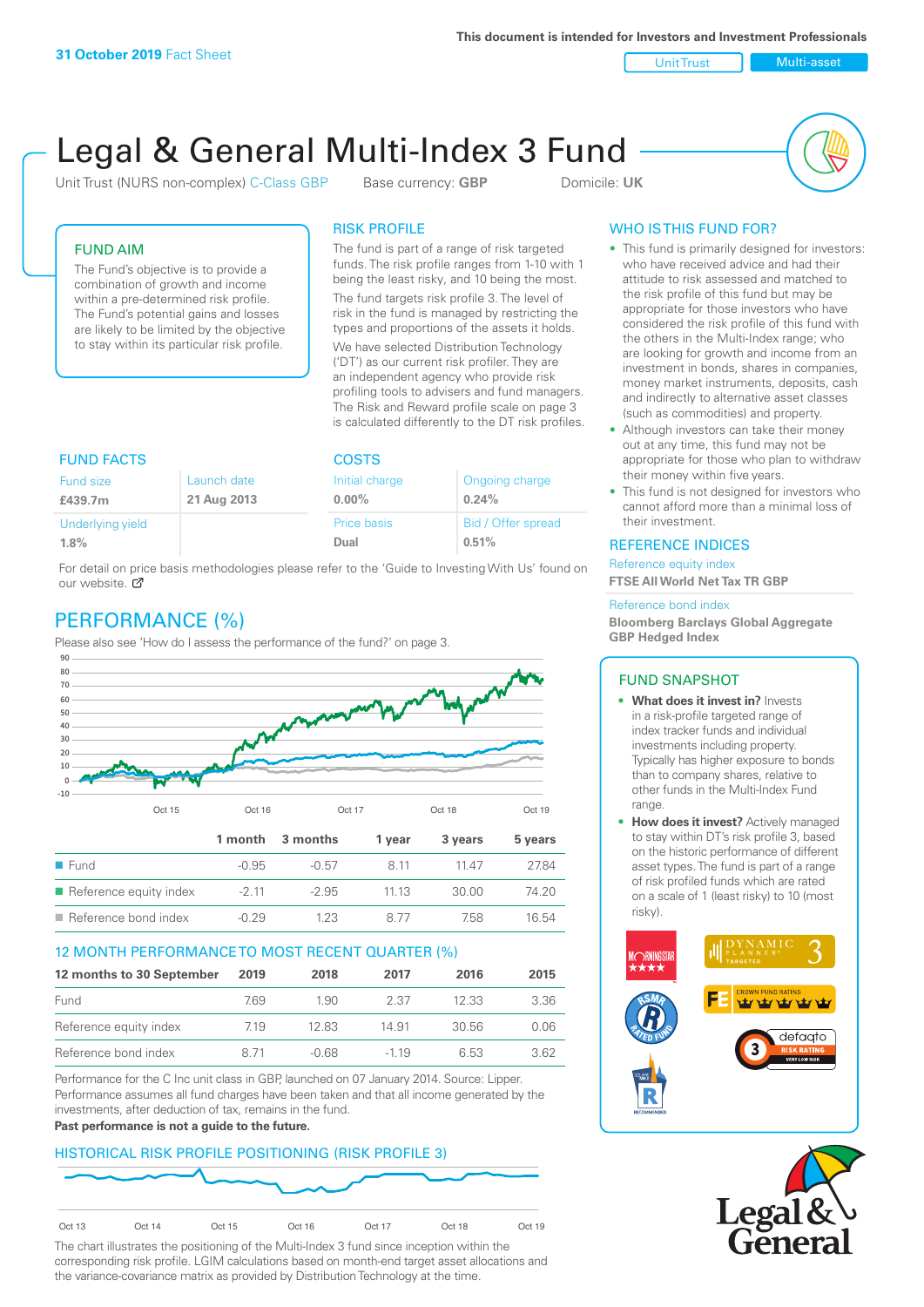# Legal & General Multi-Index 3 Fund

Unit Trust (NURS non-complex) C-Class GBP

# PORTFOLIO BREAKDOWN

All data source LGIM unless otherwise stated. Totals may not sum due to rounding.





## FUND MANAGERS

The fund managers have responsibility for managing the multi-index fund range. They are part of the Multi-Asset Funds (MAF) team in LGIM. This team focuses on designing and managing multi-asset funds that are tailored to match the specific objectives of various client types. The team sits within a wider Asset Allocation team which combines both depth of experience with a broad range of expertise from different fields, including fund management, investment consulting and risk management roles.

# TOP 10 HOLDINGS (%)

| L&G Sterling Corporate Bond Index Fund                           | 10.7 |
|------------------------------------------------------------------|------|
| L&G Global Inflation Linked Bond Index Fund                      | 8.7  |
| <b>LGIM Global Corporate Bond Fund</b>                           | 8.5  |
| L&G All Stocks Gilt Index Trust                                  | 8.1  |
| L&G US Index Trust                                               | 5.6  |
| L&G Short Dated Sterling Corporate Bond Index Fund               | 5.5  |
| L&G Emerging Markets Government Bond (US\$) Index Fund           | 4.8  |
| L&G UK Index Trust                                               | 4.4  |
| L&G Japan Index Trust                                            | 3.5  |
| L&G Emerging Markets Government Bond (Local Currency) Index Fund | 3.4  |